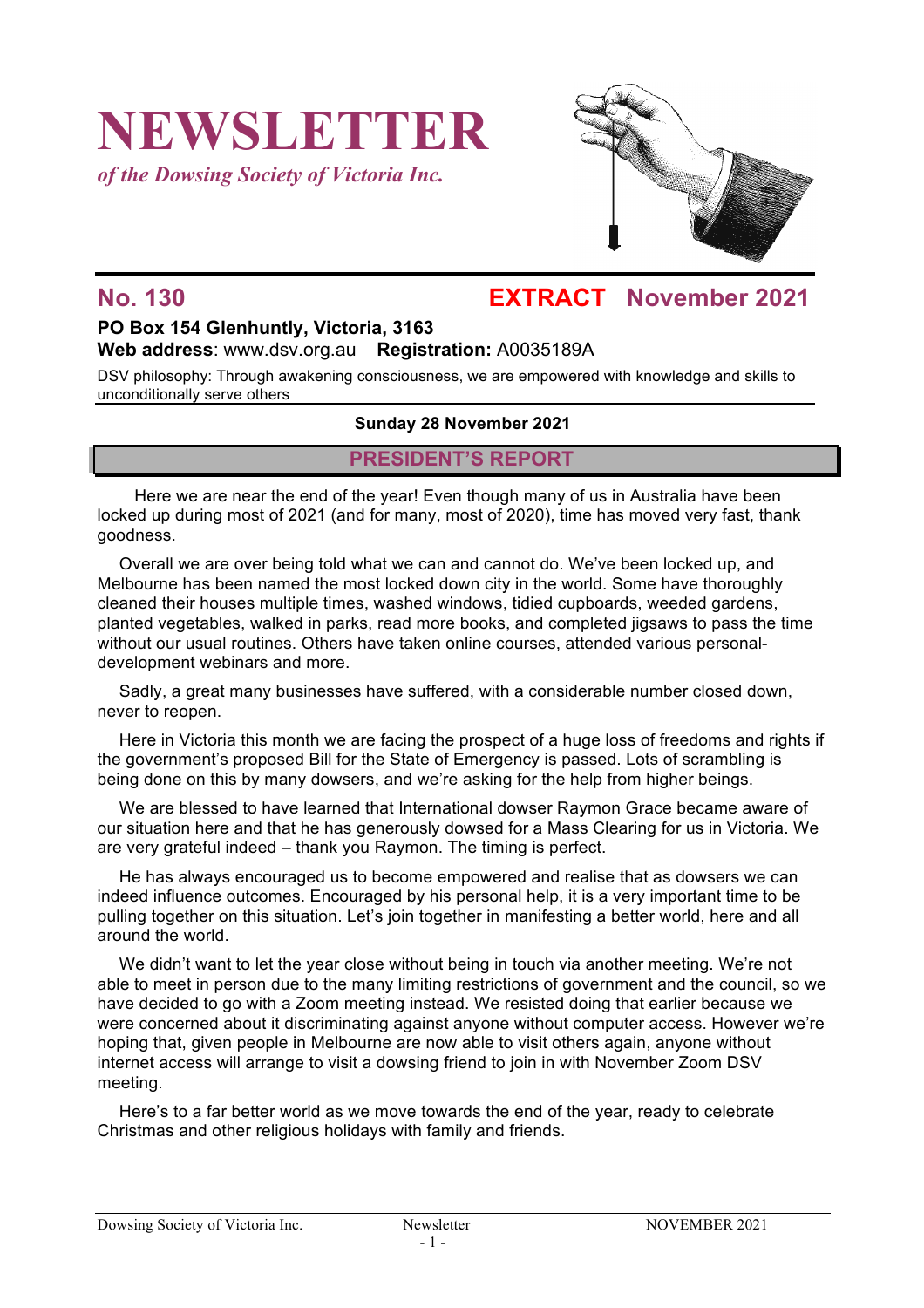Meanwhile, if you can, please join Heather Wilks and me with others from Australia and overseas each week for a short dowsing session to address the energies associated with the pandemic.

At 12 noon AEDT, just go directly to Zoom with these details:

Join Zoom Meeting: https://us02web.zoom.us/j/82228820878…

Meeting ID: 822 2882 0878 Passcode: 324825

Our first meeting for 2022 will be on 13 February. Stay tuned to find out if it will be held at Mount Waverley Community Centre or on Zoom.

#### **Lyn Wood,** *President*

## **NEXT DSV MEETING - VIA ZOOM 1.45 pm AEDT (Melbourne, Sydney, Canberra) on Sunday 28 November 2021** Link: https://us02web.zoom.us/j/86387001622?pwd=TDZXM3JuVkNoVDlTbTlUeVF3dDg4dz09 Meeting ID: 863 8700 1622 Passcode: 872900 **OUR NEXT MEETING**

We are so pleased that Lolita Gunning and Mick Moran will present at our first Zoom general DSV meeting. Lolita and Mick are Life Members and it seems fitting that they will be the ones to launch us into this new way of meeting.

Early in 2020, on a holiday in Australia's Tasmania, they visited a former British convict settlement, the penal colony of Port Arthur in the south of Tassie.

Port Arthur is a village and historical site on the Tasman Peninsula. It was a 19th-century penal settlement and is now an open-air museum. Ruins include the huge Penitentiary and the remaining shell of the Convict Church, which was built by inmates and quite gruesome in itself.



Lolita and Mick will share the ways they dowsed and used positive energy to protect themselves from so many negative energies.

One thing we can always rely on with both Mick and Lolita is their ability to brighten us with their particular sense of quirky humour. So even though their Port Arthur visit sounds daunting, we know they'll bring a lighter touch to it.

Hoping you'll be able to join us for their Zoom presentation on 28 November.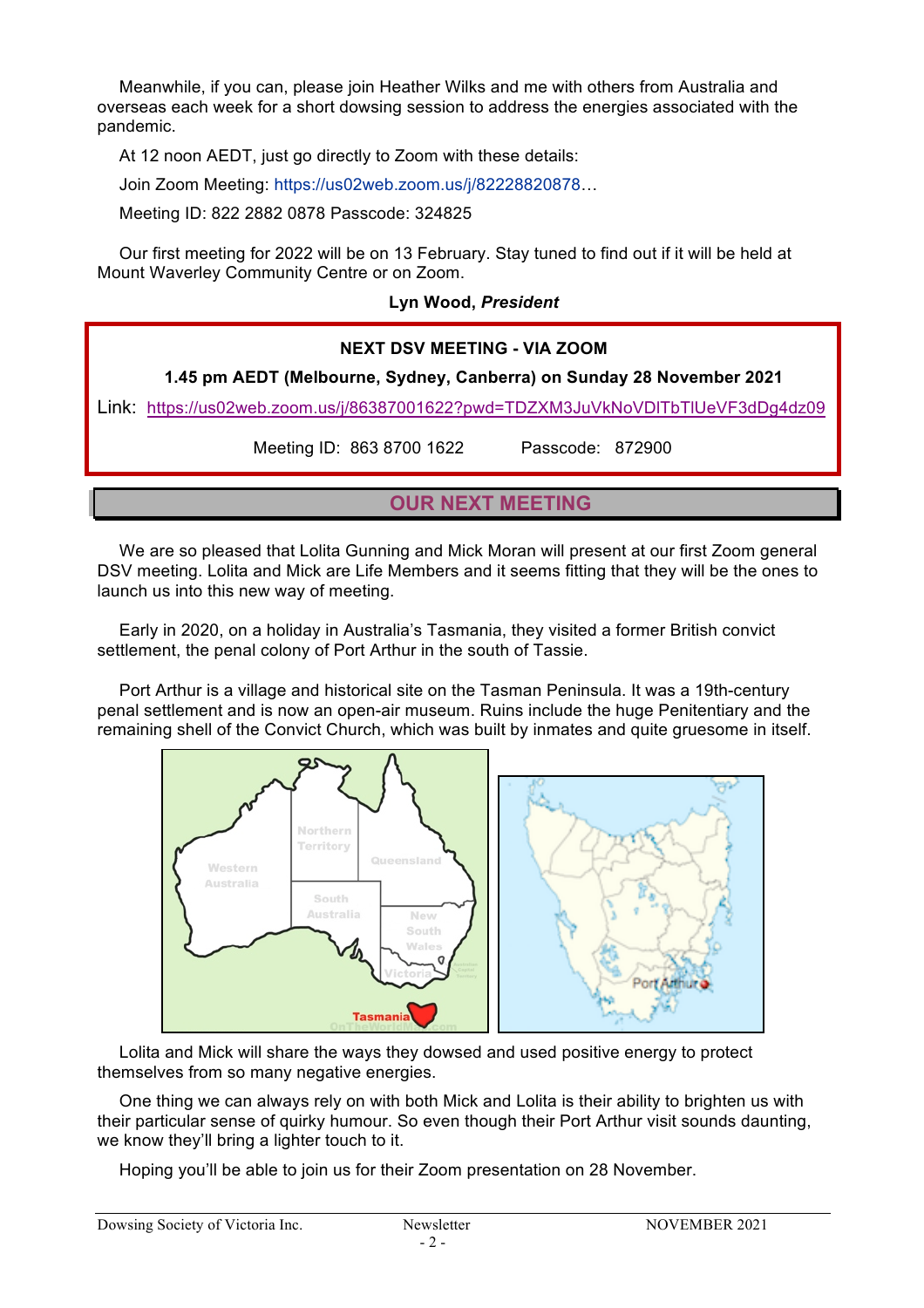

#### **HOSPITAL DOWSING PROTOCOLS Updated by Heather Wilks**

Whether for a large or small operation, or for someone giving birth, we can use pendulum dowsing to focus intention for the best outcome.

#### Below is a suggested protocol and a variation.

If you don't know the name of the hospital or the exact location, just keep it to something general like "from the hospital where <person> is having his/her check up/operation/giving birth today".

#### **1. # Yes direction: Just ask – Please clear a path to the hospital and raise the energy of the hospital now. Thank you.**

*Wait until your pendulum stops*.

- - - - - - - - - - - - - - - - - - - - - - - - - - - - - - - - - -

#### *2. # No direction – usually anti-clockwise*

Clearing any non-beneficial energy and providing <Person> with energetic protection starting from the car park, the hospital buildings, the staff, all patients and visitors of <Name of hospital> in <location> where <Person> is having a check up/ operation / giving birth today.

*Wait until your pendulum stops*.

#### *# Yes direction – usually clockwise*

Bringing in the most appropriate energy around <person>, the doctors/ surgeons, and the support staff at the <Name of hospital> in <location>, to enable them to work efficiently, cheerfully and professionally for the best possible outcome of <Person> - for him/her to feel free of any discomfort. Bringing in the Spirit of Arnica in God's potency (right amount, right timing) as needed. This or something better as safe and appropriate, across all time, dimensions, space and reality, supported by the best dowsing and spiritual medical experts. Thank you.

*Wait until your pendulum stops.*

#### **3. If you hear about a hospital visit after the event, simply adapt this approach as follows:**

#### *# No direction – usually anti-clockwise*

Clearing any non-beneficial energy picked up in the car park, the hospital buildings, from the staff, all patients and visitors of <Name of hospital> in <location> where <person> had a check up/ operation / or gave birth.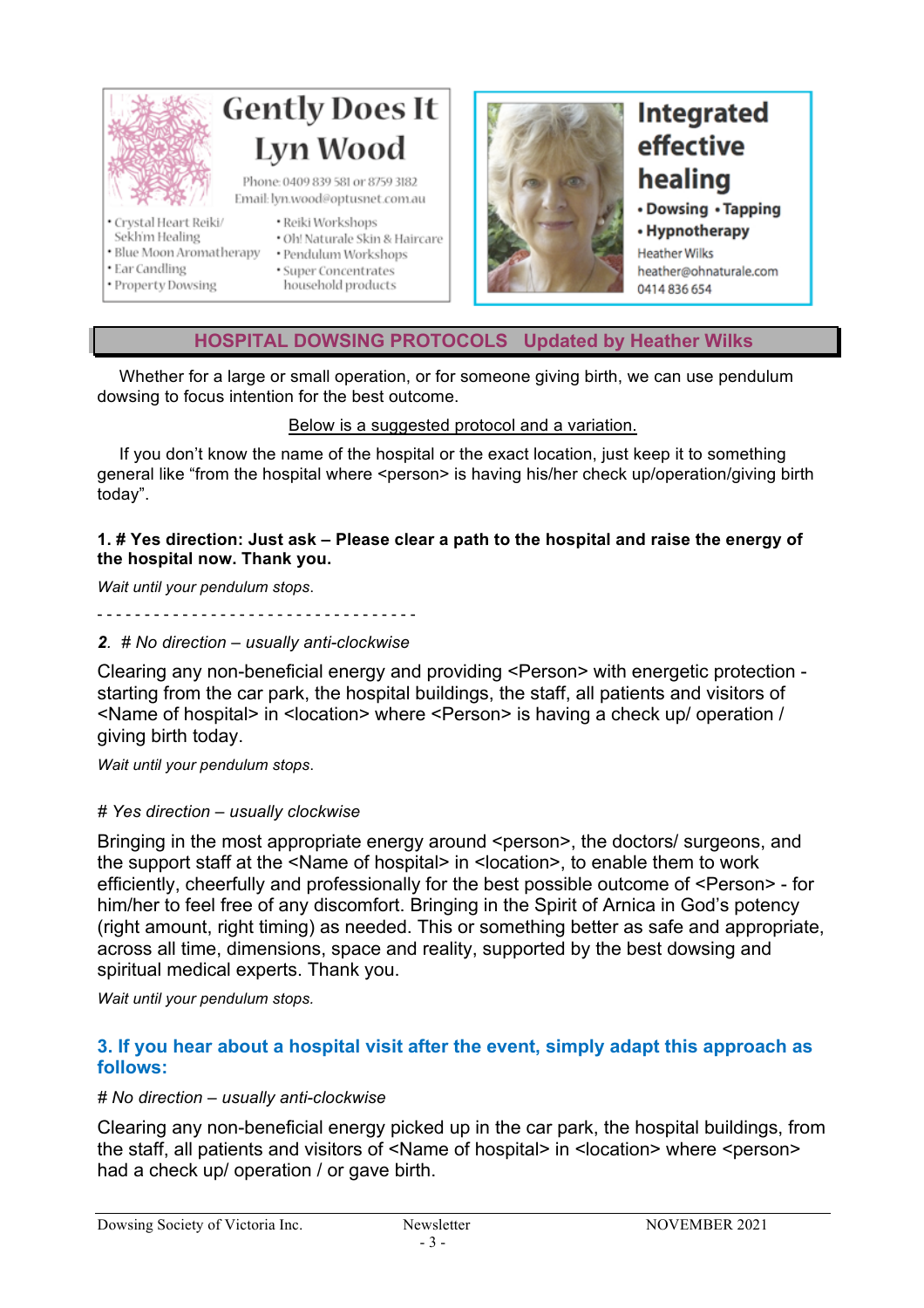*Wait until your pendulum stops*.

#### *# Yes direction – usually clockwise*

Bringing in the most appropriate energy for the best possible outcome and the highest good of <Person > for a speedy recovery. Bringing in the Spirit of Arnica in God's potency (right amount, right timing) as needed. This or something better as safe and appropriate, across all time, dimensions, space and reality, supported by the best dowsing and spiritual medical experts. Thank you.

*Wait until your pendulum stops.*

*www.dowsingheals.com www.heatherwilks.com*

**COMPASSION EXERCISE**

*Reprinted from Techniques for Exploring Consciousness, by Harry Palmer.*

Here is a way to in increase the amount of compassion in the world.

Instructions:

This exercise can be done anywhere that people congregate (airports, shopping malls, parks, gardens, beaches etc.).

It could be done on strangers, unobtrusively, from some distance. It's best to do all five steps

*This is one of 30 exercises that can be found in the book: "ReSurfacing" by Harry Palmer.*

#### **LAW OF ATTRACTION FACTS**

*By Andrea Schulman. Reprinted from Dreamatcher Reality, December 2020.* 

In teaching people about the Law of Attraction, I've noticed there are a few points that often get overlooked when it comes to intentional manifestation.

So today, I'd like to make note of a few super - important Law of Attraction facts people often miss out on.

Dreamcatcher Reality Dec 2020: https://dreamcatcherreality.com/law-attraction/

#### **READY TO BECOME OUR NEXT DSV NEWSLETTER EDITOR?**

We are still actively seeking a new Editor to take over my role for the DSV Newsletter. It's actually a great opportunity for someone with new ideas and fresh skills.

What do you find yourself going back to with dowsing because it works?

I invite you to share your personal dowsing experiences for the DSV Newsletter. You can remain anonymous if you prefer.

Alternatively, you can send me interesting information you've come across, provided you've requested approval to reprint it. Just email me: heather@ohnaturale.com [*Ed.]*

#### **RAYMON GRACE DOWNLOADS**

While we still have a great range of items available in the DSV Shop, due to the restrictions, no one is able to access them at the building at this time.

To add to the problem, shipping items from the US to Australia and NZ has been temporarily stopped, due to the pandemic and unreliability of international flights.